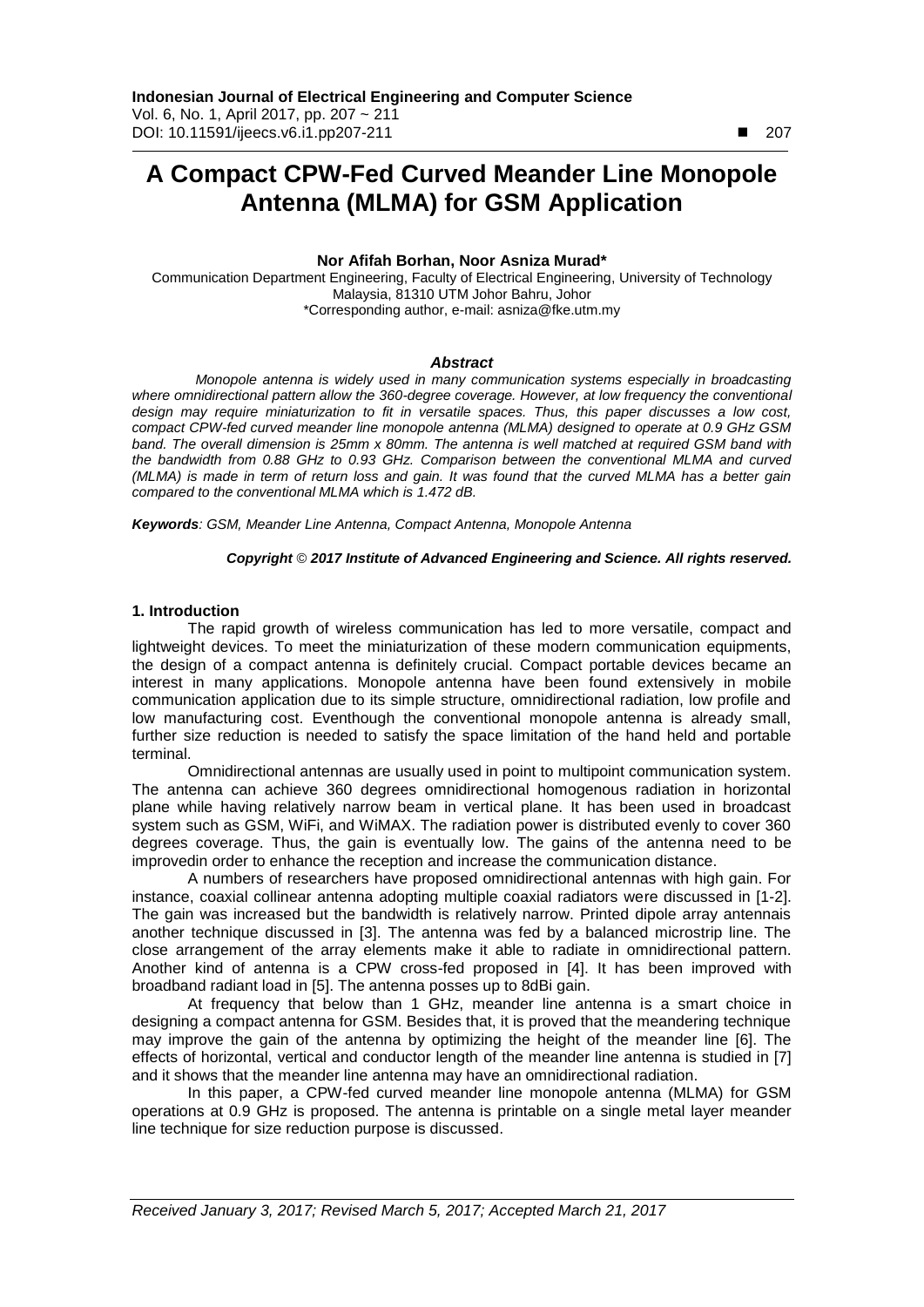#### 208 **■**

## **2. Curved Meander Line Monopole Antenna**

Figure 1 shows the geometry of the proposed curved meander line monopole antenna for GSM application. The antenna is designed on Fr4 substrate with thickness 1.6mm, copper thickness 0.035mm and relative permittivity of 4.3 and simulated using Computer Simulation Technology (CST) 2014. A 50  $\Omega$  CPW transmission line is used to excite the antenna. The CPW-fed technique has several advantages include a simple, easy to fabricate by using a single metallization layer on a substrate and comprehensive radiation. The feed of the antenna is fixed at 3.2mm and step impedance technique is applied so the feed is matched to the meander line monopole. The total dimension of the antenna is 25mm x 80 mm which equivalent to 0.075λ x 0.247λ. Table 1 shows dimension of the antenna parameters.



Figure1. Geometry of the proposed antenna (a). Front view (b). Back view



Figure 2. Parametric studies of: (a) CPW length, (b) Substrate width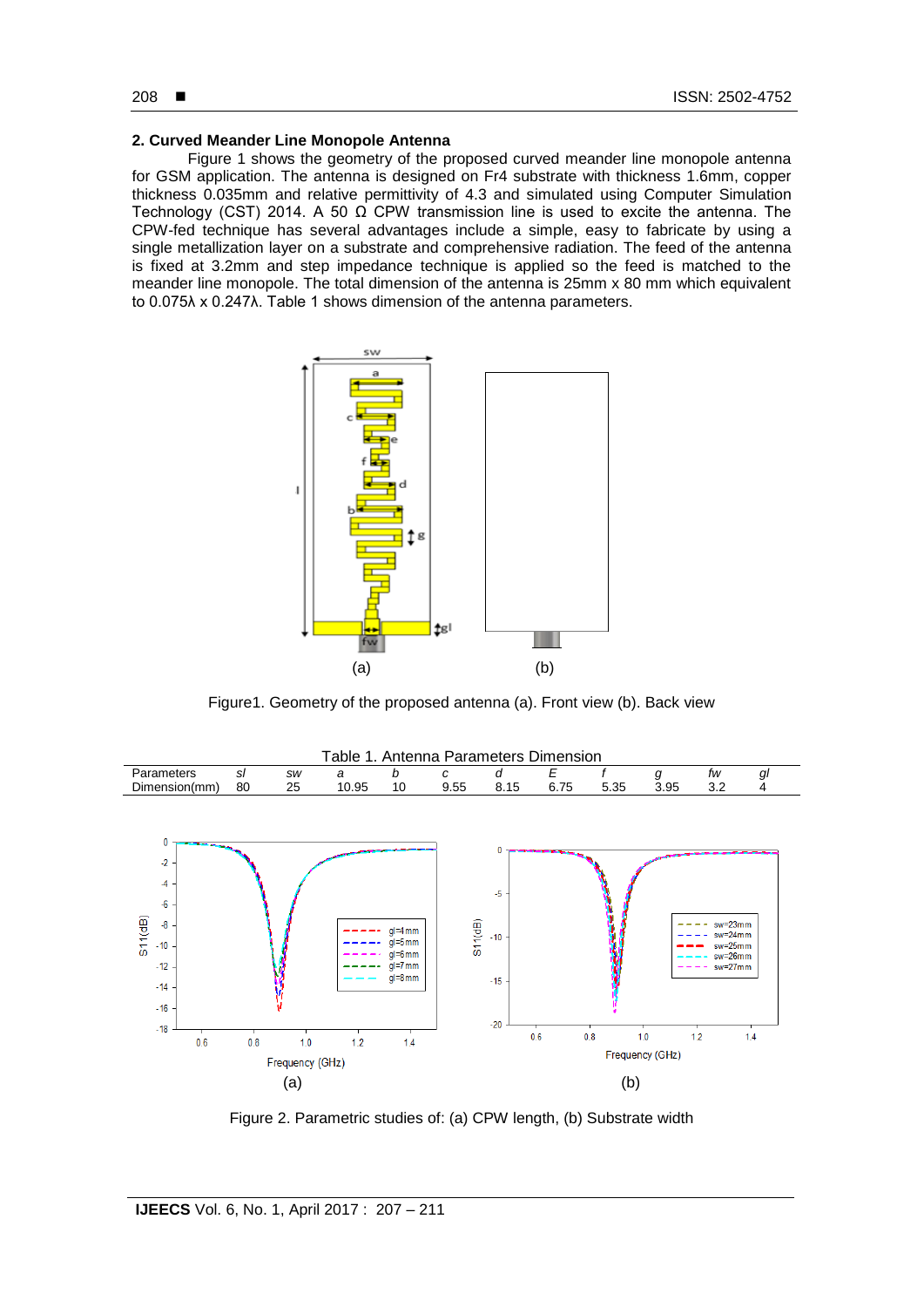Parametric studies had been done to optimize the antenna dimension. Parameters that were taking into consideration are the length of the CPW, *gl* and substrate width, *sw*. From Figure 2(a), as the length of the CPW gets longer, the return loss of the antenna gets higher. It is due to the coupling effect of the feed of the antenna and the CPW. Figure 2(b) shows the effect of varying the substrate width of the antenna. Although it does not give much significant difference, it's still important for the minituarization purpose.

# **3. Results and Discussions**

As seen from Figure 3, two different structures of meander line monopole antenna (MLMA). Figure 3(a) is the conventional MLMA while Figure 3(b) is the curved MLMA. Both conventional and curved MLMA has equal total dimension but the total electrical length is slightly different as the electrical length of conventional MLMA is 212.16mm and the electrical length of curved MLMA is 236.25mm. Besides that, the number of turns of meander line also same which is 18 turns. This results to the same return loss -16.12dB at GSM frequency 0.9 GHz as shown in Figure 4. Both antennas posses same bandwidth from 0.88 GHz to 0.93 GHz. However, the maximum width of the meander line is different. Meander width for the conventional MLMA is 5.77mm and maximum meander width of the curved MLMA is 10.95mm. Maximum width of both antennas is varied using a multiplier, m. As value of *m* is increased, the width of the meander line also increases. For both conventional and curved MLMA, value of the multiplier is optimized and set to 2.0.



Figure 3. (a) Conventional MLMA; (b) Curved MLMA

The radiation pattern of both conventional MLMA and curved MLMA is shown in Figure 5. Both antennas have an omnidirection radiation that makes it suitable to be used for GSM application. However, there is significant difference on the gain of the antennas. The gain of conventional MLMA and curved MLMA is 0.0418dB and 1.472 dB respectively. Eventhough the gain of the curved MLMA is not very high, it is proved that this technique of meandering can improve the gain of the antenna compared to the conventional antenna. Figure 6 shows the comparison between conventional and curved MLMA on the gain of the antenna as the multiplier, m is varied. As the multipler are increases, the electrical length also increses. Therefore, the coupling effect between every turn of the meander line is more thus reducing the gain of the antenna. Figure 7 shows the surface current of the curved MLMA. The current is distributed fairly through every turn of the meander line.

*A Compact CPW-Fed Curved Meander Line Monopole Antenna (MLMA)… (Nor Afifah Borhan)*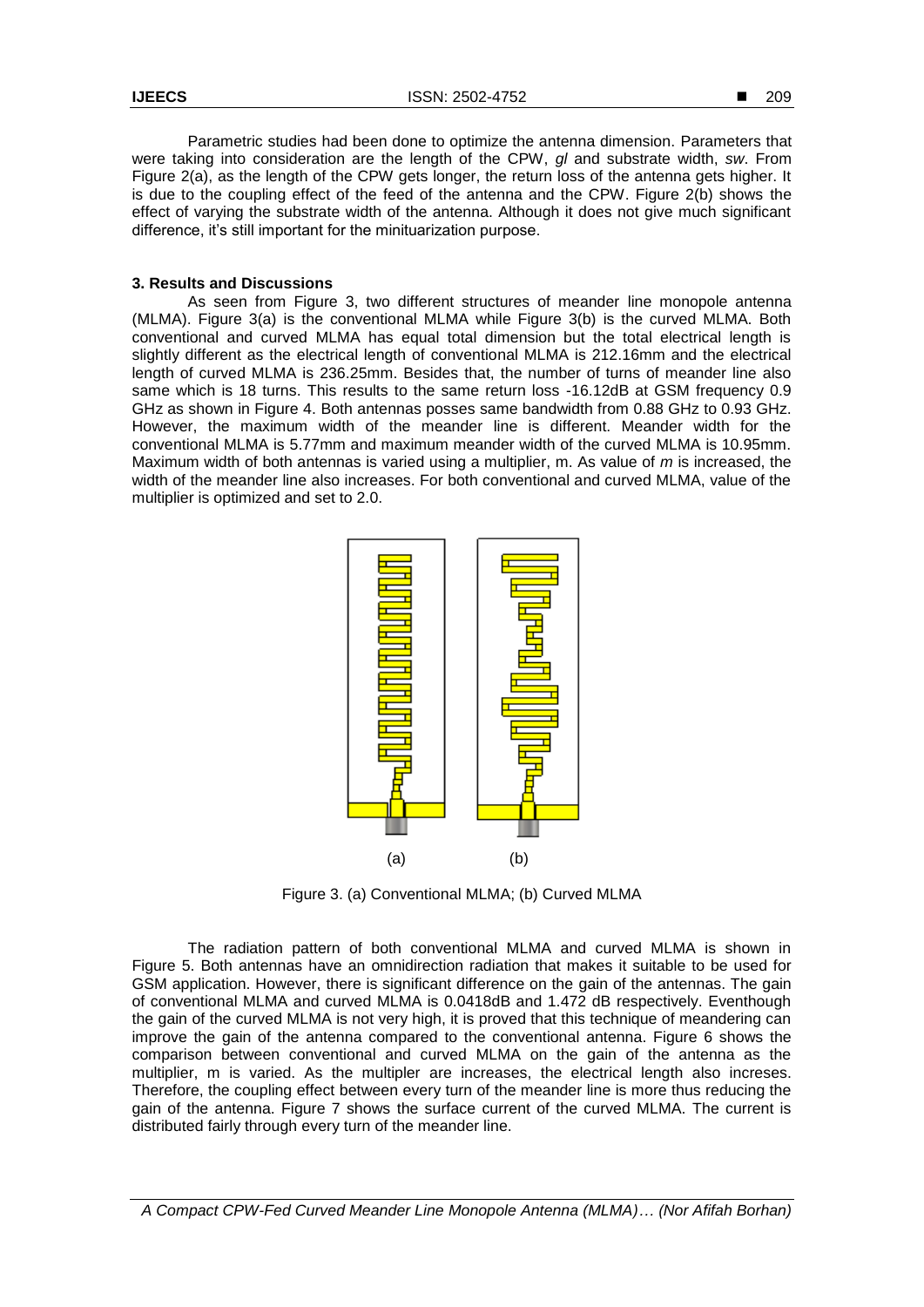

Figure 4. Return loss of the antennas



Figure 5. Radiation pattern of the antennas (a) Conventional MLMA; (b) Curved MLMA



Figure 6. Gain of the conventional MLMA and curved MLMA